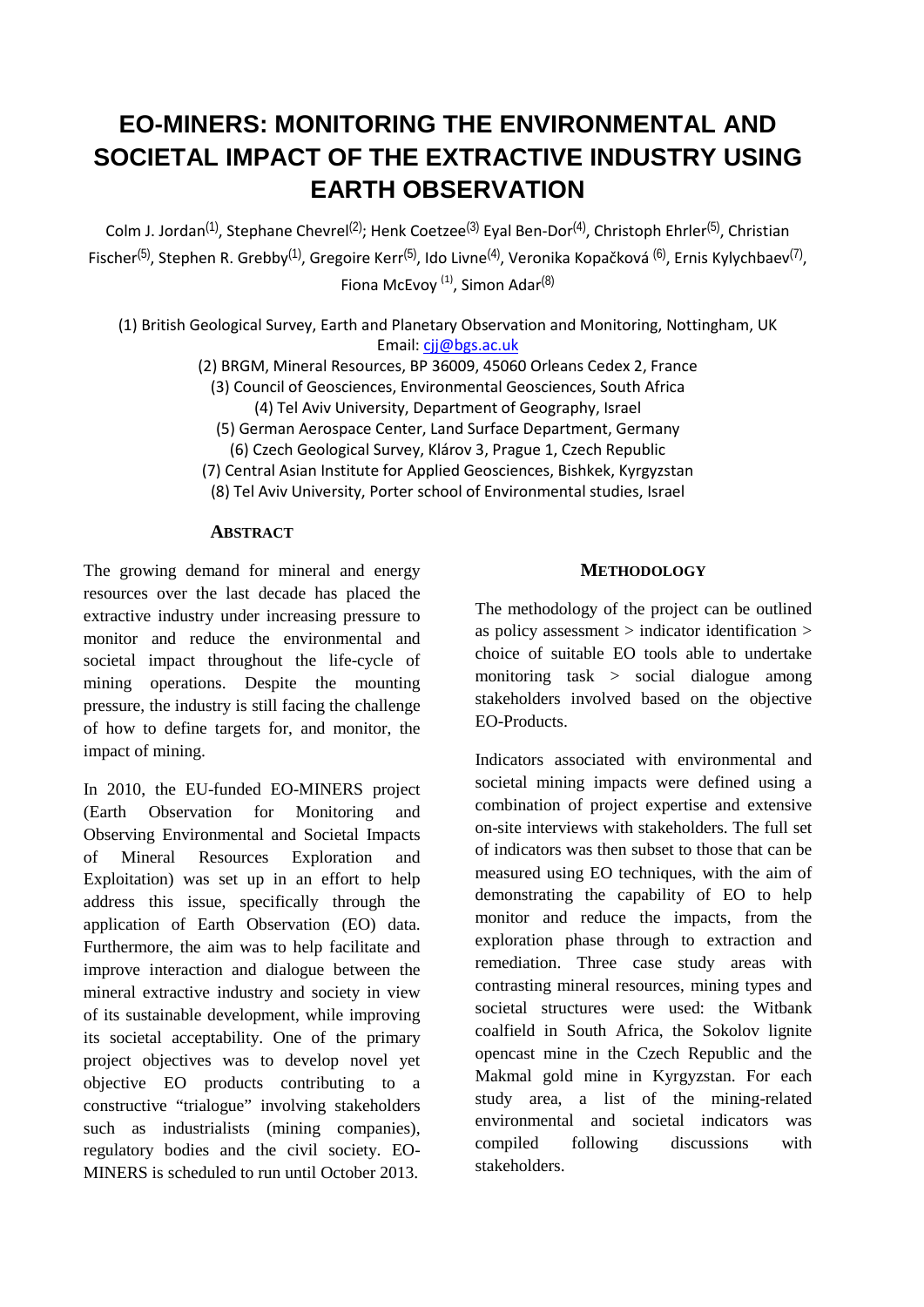

Figure 1 Conceptual site model for the South Africa test site at Witbank

Knowledge and expertise of the project partners, allied to local information, was also used to build conceptual site models of each site (e.g. Fig 1). These models were a vital step required to better understand the context and interplay between the environmental and societal indicators, and also served as an important stage in determining which EO techniques could be applied to monitor those indicators at each site.

Subsequently, a matrix was developed that integrated the indicators, the conceptual site models, and information on EO techniques in order to define which combination of EO datasets (i.e. satellite, airborne and in-situ) should be acquired at each site (Table 1). The EO data were acquired, processed and interpreted specifically to develop tools, methods and products in order to help ascertain and monitor the status of the site-specific indicators. It should also be noted that in this project, we consider EO to include appropriate in situ data collection and validation techniques, such as thermal and ASD measurements.

#### **TEST SITES AND INDICATORS**

The Sokolov lignite mining area is located in the Northwest of the Bohemia province in the Czech Republic. The area is affected by open cast mining activities and corresponding Acid Mine Drainage (AMD) processes. Airborne hyperspectral and TIR data cubes from surveys

flown in 2009, 2010 and 2011 were the primary tool used for developing mineral mapping procedures, surface pH and water parameter mapping and vegetation health status models. In addition, change detection routines for tracking post-mining and rehabilitation activities were tested while elevation models were produced and used to model drainage patterns and corresponding potential pathways to receptors of any contaminants identified in the EO data.

The Witbank district in South Africa includes mines encompassing all stages of the lifecycle; from exploration and operating mines, to those undergoing closure or already abandoned. The major impact of mining in the area has been due to land degradation on the abandoned mine sites, partly caused by uncontrolled coal fires and associated water pollution. Regional and local scale time series analyses based on Worldview II, Landsat and TerraSAR-X imagery have been integrated with airborne FLIR and LiDAR surveys to map features including AMD, landuse change and subsurface coal fire high temperature events.

The third test site focuses on the tailings pond environment of the gold processing plant at Kazarman in Kyrgyzstan. The main concerns relate to the heavy metals content and the impact zone of a tailings dump. Current regular in situ monitoring of water resources and soil have been supplemented by very high resolution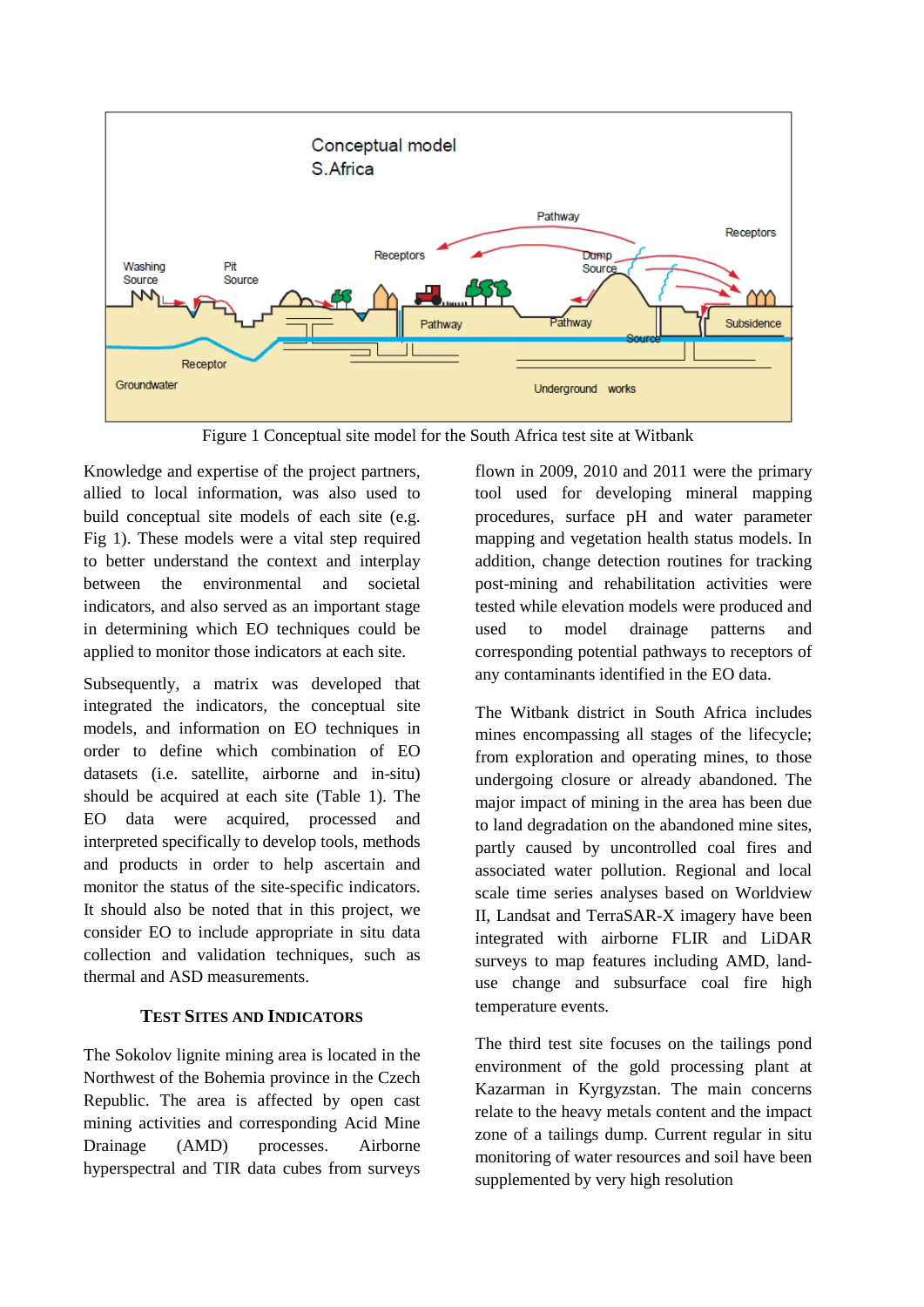|                | <b>RS Image data</b>              |                                                    | <b>DEMs</b>   |                   | <b>EO &amp; GIS</b>                           |                                                   |
|----------------|-----------------------------------|----------------------------------------------------|---------------|-------------------|-----------------------------------------------|---------------------------------------------------|
| <b>Site</b>    | Data set                          | Data type                                          | Data set      | <b>Resolution</b> | Data set                                      | Data type                                         |
| <b>Sokolov</b> | Hymap 2009                        | Hyperspectral VNIR - Cartosat 2009                 |               | 5 <sub>m</sub>    | <b>ASD</b> spectra                            | Spectral library                                  |
|                | Hymap 2010                        | <b>SWIR</b>                                        | Cartosat 2010 | 5 <sub>m</sub>    | <b>TIR</b> spectra                            | Spectral library                                  |
|                | <b>AHS 2011</b>                   | <b>Hyperspectral TIR</b>                           | Cartosat 2011 | 5 <sub>m</sub>    | Temperature measurements                      |                                                   |
|                | Orthopohoto<br>mosaic             | Aerial photographs                                 | <b>GEODIS</b> | 10 <sub>m</sub>   | Dust measurements                             |                                                   |
|                | <b>CASI</b>                       | <b>Hyperspectral VNIR</b>                          | <b>ASTER</b>  | 30 <sub>m</sub>   | Geology                                       |                                                   |
|                | ALI                               | 10 bands VNIR -<br><b>SWIR</b>                     |               |                   | Land cover                                    | Land cover 2006                                   |
|                | <b>ASTER</b>                      | 15 bands VNIR -<br>SWIR - TIR                      |               |                   | Topographic data                              |                                                   |
| <b>Witbank</b> | <b>WorldView II</b>               | 8 bands VNIR                                       | WorldView_II  | 5 <sub>m</sub>    | <b>ASD</b> spectra                            | Spectral library                                  |
|                | <b>Landsat TM</b><br>series       | 7 bands VNIR -<br><b>SWIR</b>                      | <b>SRTM</b>   | 90 <sub>m</sub>   |                                               |                                                   |
|                | <b>SPOT</b><br><b>FLIR survey</b> | 2.5 m color<br>Airborne TIR                        | <b>LiDAR</b>  | 2 <sub>m</sub>    | Temperature measurements<br>Dust measurements |                                                   |
|                |                                   |                                                    |               |                   | GIS (tbd.)                                    |                                                   |
|                |                                   | AISA dual 2012 Hyperspectral VNIR -<br><b>SWIR</b> |               |                   | <b>ALERT</b>                                  | Real time electrical<br>resistivity<br>tomography |
| <b>Makmal</b>  | WorldView_II                      | 8 bands VNIR                                       | WorldView_II  | 5 <sub>m</sub>    | Geology                                       |                                                   |
|                | <b>Landsat TM</b>                 |                                                    | <b>SRTM</b>   | 90 <sub>m</sub>   | <b>Chemical analyses</b>                      |                                                   |
|                | <b>SPOT</b>                       | 2.5 m color                                        | <b>ASTER</b>  | 30 <sub>m</sub>   | <b>ASD</b> spectra                            |                                                   |

Table 1 Summary of EO data collected at the three test sites

WorldView-II stereo data that have been used for DEM extraction, flow accumulation modelling tasks, and manual feature extraction / interpretation.

### **EO PRODUCTS**

Appropriate EO products have been developed in response to land use, air quality, water quality, transport, geohazards and mass flow issues based on the environmental and societal indicators on different scales (local to regional). Due to the fact that the stakeholders have varying degrees of knowledge of mining techniques, EO or even computing (they range from local farmers or mining engineers to GIS experts in government departments) it was vital to present the products in a form of language that everyone would understand. They were also presented in a variety of formats i.e. paper (poster, booklet and leaflet) and digital (video, GeoPDF, GIS, visualisations and GoogleEarth) to ensure that they reached all of the intended audiences in a format that they found userfriendly, interactive and efficient.

Paper maps or posters are ideal as static representations of the situation, while GeoPDFs (e.g. Fig 2) in 2D and 3D formats are more interactive, with the functionality to zoom in to greater detail, to measure distances and areas, to turn layers on/off, and to view the terrain from any perspective. The stakeholders were also shown that the digital files can also be copied to devices such as iPADs and the GPS functionality used to investigate the results whist in the field.

To ensure the necessary reproducibility of the mapping and monitoring results, it was important to ensure that relevant geo-spatial information was produced with the needed accuracy, reflecting different demands, and that accepted standards and protocols (e.g. ISO TC 211) were considered. Potential improvements have furthermore to be combined with quality assessment techniques compliant with national and international guidelines under development, e.g. with EUFAR, QA4EO and GEOSS. This approach paves the way for the generation of standardized thematic application products.